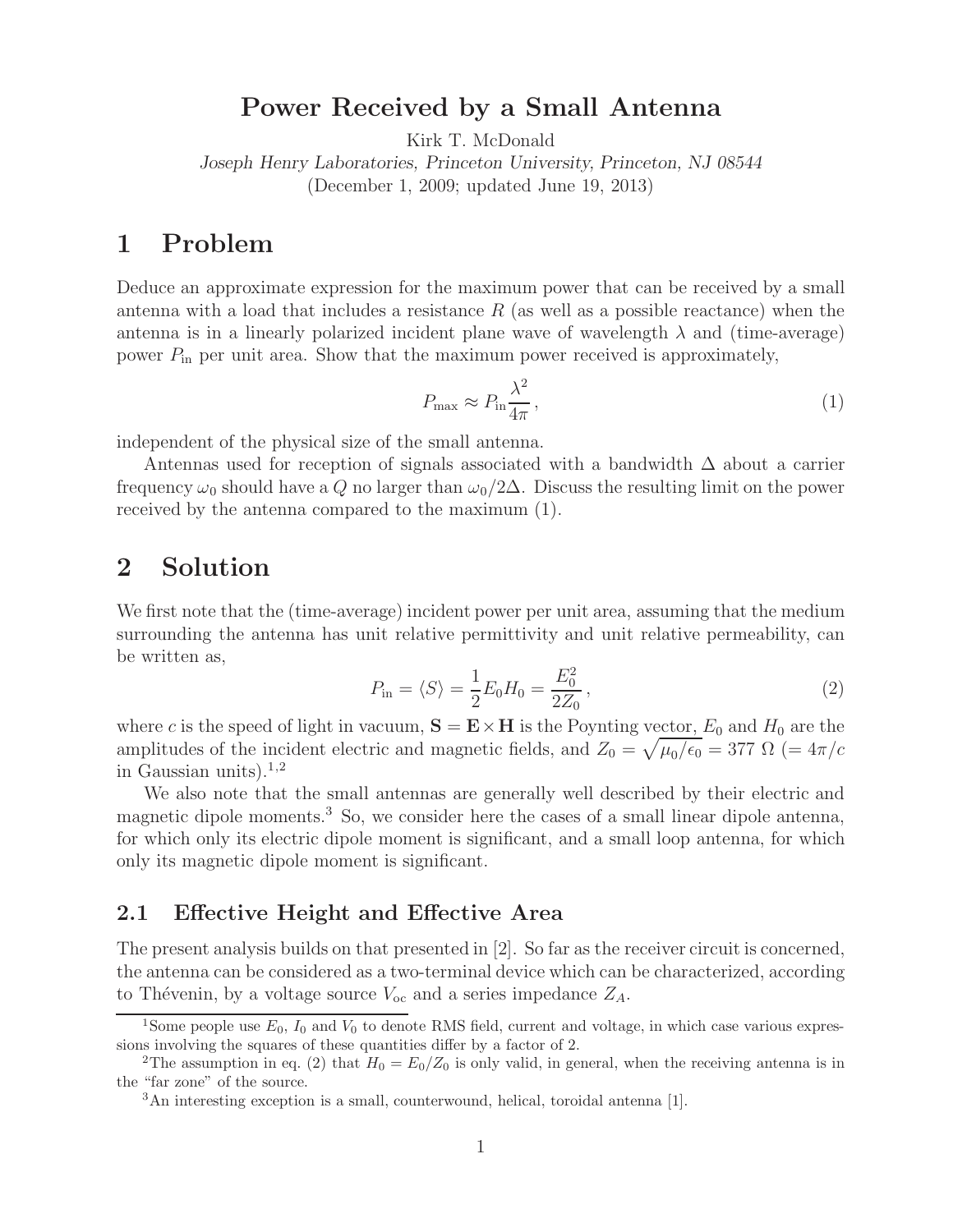The strength of the voltage source is the (open-circuit) voltage across the terminals of the antenna when it is not connected to anything. We can write the open-circuit voltage in terms of an effective height  $h_{\text{eff}}$  as,

$$
V_{\rm oc} = E_0 h_{\rm eff},\tag{3}
$$

where  $E_0$  is the amplitude of the incident electric field.

The impedance  $Z_A$  equals  $V_{\text{oc}}/I_{\text{sc}}$  where  $I_{\text{sc}}$  is the current between the terminals of the antenna when they are short-circuited. The short-circuit current is difficult to estimate accurately by analytic techniques, but for a short antenna it is almost purely out of phase with respect to the incident field. Then, the impedance  $Z_A$  is almost purely imaginary, corresponding to the large capacitive reactance of the gap between the antenna terminals. The impedance  $Z_A$  relevant to a receiving antenna is the same as the terminal impedance of the antenna when used for transmission, according to an antenna reciprocity theorem. For transmitting antennas the real part of the impedance can be written  $R_{Ohmic} + R_{rad}$ , where  $R_{\text{Ohmic}}$  is the effective resistance of the antenna due to the finite conductivity of its conductors, and  $R_{rad}$  is the so-called radiation resistance of the antenna.

If the load on the receiving antenna is described by an impedance  $Z_L = R_L + iX_L$ , then the (complex) current I through the load has amplitude,

$$
I = \frac{V_{\text{oc}}}{Z_A + Z_L},\tag{4}
$$

and the power delivered into the load resistor  $R_L$  is,

$$
P = \frac{1}{2} |I|^2 R = \frac{V_{oc}^2}{2} \frac{R_L}{|Z_A + Z_L|^2} = \frac{E_0^2 h_{\text{eff}}^2}{2} \frac{R}{|Z_A + Z_L|^2}
$$

$$
= P_{\text{in}} \frac{R_L Z_0}{|Z_A + Z_L|^2} h_{\text{eff}}^2 \equiv P_{\text{in}} A_{\text{eff}}, \tag{5}
$$

where,

$$
A_{\text{eff}} = \frac{R_L Z_0}{|Z_A + Z_L|^2} h_{\text{eff}}^2.
$$
 (6)

 $A_{\text{eff}}$  is the effective area of the antenna system.

The process of maximizing the effective area of the receiving antenna is called matching. A first step is to make the reactance  $X_L$  of the load equal and opposite to the reactance  $X_A$ of the antenna. When this is done, the effective area becomes,

$$
A_{\text{eff}} = \frac{R_L Z_0}{(R_{\text{Ohmic}} + R_{\text{rad}} + R_L)^2} h_{\text{eff}}^2 \qquad \text{(matching reactance)}.
$$
 (7)

It is now clear (if it wasn't before) that the antenna will perform better if the effective Ohmic resistance of its conductors is negligible, which we will assume to be the case from now on. Then,

$$
A_{\text{eff}} = \frac{R_L Z_0}{(R_{\text{rad}} + R_L)^2} h_{\text{eff}}^2 \qquad \text{(matching reactance, } R_{\text{Ohmic}} \ll R_{\text{rad}}). \tag{8}
$$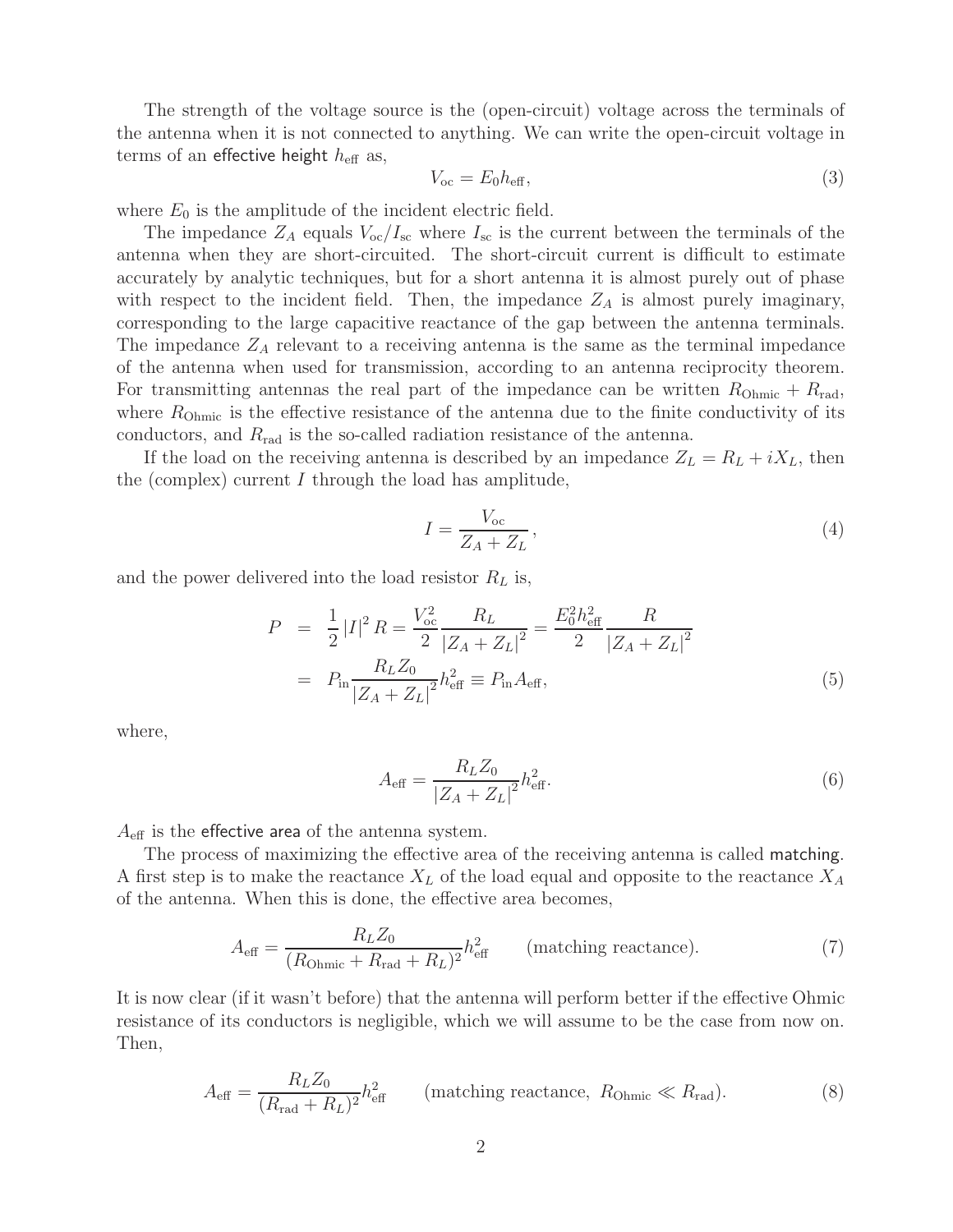Finally, we maximize the effective area by choosing a load resistor  $R_L$  equal in value to the radiation resistance  $R_{\text{rad}}$ . This may not be practical, but in principle we obtain,

$$
A_{\text{eff,max}} = \frac{Z_0}{4R_{\text{rad}}} h_{\text{eff}}^2 \qquad \text{(matching reactance, } R_{\text{Ohmic}} \ll R_L = R_{\text{rad}}). \tag{9}
$$

### **2.2 Small Linear Dipole Antenna**

As shown, for example, in sec. 2 of [2] the effective height of a small linear antenna is,

$$
h_{\text{eff}} = h \qquad \text{(small linear antenna)}, \tag{10}
$$

where the length of each of its two arms is  $h \ll \lambda$ . The radiation resistance of a small linear dipole antenna is (see, for example, p. 192 of [3]),

$$
R_{\rm rad} = \frac{2\pi}{3} Z_0 \left(\frac{h}{\lambda}\right)^2 \qquad \text{(small linear antenna)}.
$$
 (11)

Hence, according to eq. (9) the maximum effective area of a small linear dipole antenna is,

$$
A_{\text{eff,max}} = \frac{Z_0}{4R_{\text{rad}}} h_{\text{eff}}^2 = \frac{3\lambda^2}{8\pi} \qquad \text{(matching inductor, } R_{\text{Ohmic}} \ll R_L = R_{\text{rad}}),\tag{12}
$$

noting that the reactance of a small linear antenna is capacitive, so the matching element must be an inductor.

The result  $(12)$  is often written to include a factor of D, the directivity of the antenna, defined to be the maximum of the angular function  $f(\theta, \phi)$  such that the angular distribution of the power radiated by the antenna (when used as a transmitter) is,

$$
P(\theta, \phi) = \frac{P_{\text{total}}}{4\pi} f(\theta, \phi).
$$
 (13)

For a small dipole antenna (either linear or loop), the function f is  $(3/2) \sin^2 \theta$  for polar angle  $\theta$  to the relevant axis. Hence,  $D = 3/2$  is the directivity for a small dipole antenna, and we can write,

$$
A_{\text{eff,max}} = D\frac{\lambda^2}{4\pi} = \pi \lambda^2 D \qquad \text{(matching inductor, } R_{\text{Ohmic}} \ll R_L = R_{\text{rad}}), \tag{14}
$$

where  $\lambda = \lambda/2\pi$  is the reduced wavelength.

## **2.3 Small Dipole Loop Antenna**

The radiation resistance of a small loop antenna of radius  $h$  is (see, for example, p. 192 of [3]),

$$
R_{\rm rad} = \frac{8\pi^5}{3} Z_0 \left(\frac{h}{\lambda}\right)^4 \qquad \text{(small loop antenna)}.\tag{15}
$$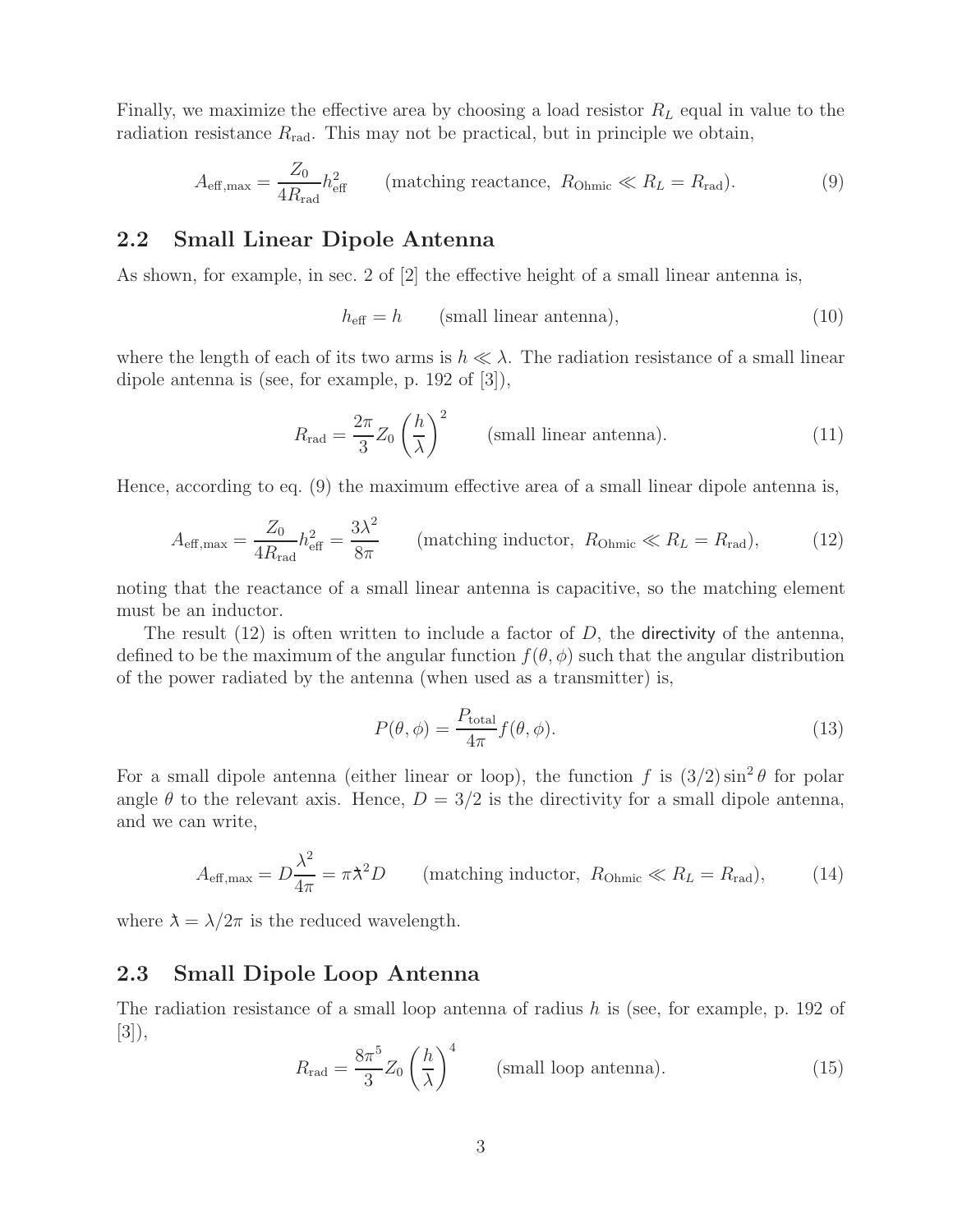According to Faraday's law, the open-circuit voltage for a small loop antenna equals the time rate of change of the magnetic flux through the loop,<sup>4</sup>

$$
V_{\text{oc}} = \pi h^2 \omega B_0 = \frac{2\pi^2 h^2}{\lambda} E_0,\tag{16}
$$

so the effective height of a small loop antenna is,

$$
h_{\text{eff}} = \frac{2\pi^2 h^2}{\lambda} \qquad \text{(small loop)}.
$$
 (17)

Thus, the maximum effective area of the small loop antenna follows from eq. (14) as,

$$
A_{\text{eff,max}} = \frac{3\lambda^2}{8\pi} = \frac{D\lambda^2}{4\pi} \qquad \text{(matching capacitor, } R_{\text{Ohmic}} \ll R = R_{\text{rad}}), \tag{18}
$$

recalling that the directivity of a small loop (dipole) antenna is  $3/2$ , and that since the reactance of a loop is inductive the matching element must be a capacitor.<sup>5</sup> This result is the same as (14) for a small linear dipole antenna.

# **3 An Effective-Area Theorem**

The results (14) and (18) are examples of the fact that for any antenna,

$$
A_{\text{eff,max}} = \frac{D\lambda^2}{4\pi} \qquad \text{(matching element, } R_{\text{Ohmic}} \ll R = R_{\text{rad}}), \tag{19}
$$

such that the maximum power received by the load resistor is  $P_{\text{max}} = A_{\text{eff},\text{max}} P_{\text{in}}$ .

If it is desired that the effective area be large compared to  $\lambda^2$ , then the directivity D must be large. This is consistent with the law of diffraction that if a beam is to have a characteristic angular spread of  $\theta$  (directivity  $D \approx 1/\theta^2$ ), then its narrowest cross section has radius  $\approx \lambda/\theta$ , and hence area  $\approx D\lambda^2$ .<sup>6,7</sup> We show that eq. (19) describes the maximum effective area for any antenna, arguing from an antenna reciprocity theorem (Appendix A.6).

Consider any two antennas, labeled i and j, that are separated by a distance r such that each antenna is in the far zone of the other. Each antenna is oriented such that the other is

<sup>&</sup>lt;sup>4</sup>The assumption in eq. (16) that  $B_0 = E_0/c$  holds, in general, only in the "far zone" of the source.

<sup>&</sup>lt;sup>5</sup>The small loop might have N turns, and might be would around a ferrite rod of effective (relative) permeability  $\mu$ , which multiplies the magnetic moment of the system by  $N\mu$  (compared to that of a singleturn loop) and the radiation resistance  $R_{rad}$  by  $N^2\mu^2$ . In this case, the open circuit voltage  $V_{oc}$  (16) and the effective height  $h_{\text{eff}}$  (17) are multiplied by  $N\mu$ , but the maximum effective area  $A_{\text{eff},\text{max}}$  of the small antenna remains as given in eq. (18) [if the receiving circuit is "matched", as confirmed by eq. (21)].

 $6R$ eceiving antennas do not necessarily have their conductors all in a plane perpendicular to the direction of the incident wave, but if they do the effective area of the conductors must be  $\approx D\lambda^2$  if the antenna is to have directivity D.<br><sup>7</sup>In the quantum view the function of a receiving antenna is to absorb photons from the incident wave.

If the antenna is "matched" it can absorb essentially all photons that strike some part of it. A photon has cross-sectional area  $\approx \lambda^2$ , so the effective area of an antenna that lies entirely in a plane perpendicular to the direction of the incident wave is the larger of  $\lambda^2$  or the actual area of the antenna. This maximum equals  $D\lambda^2$ , according to the previous footnote.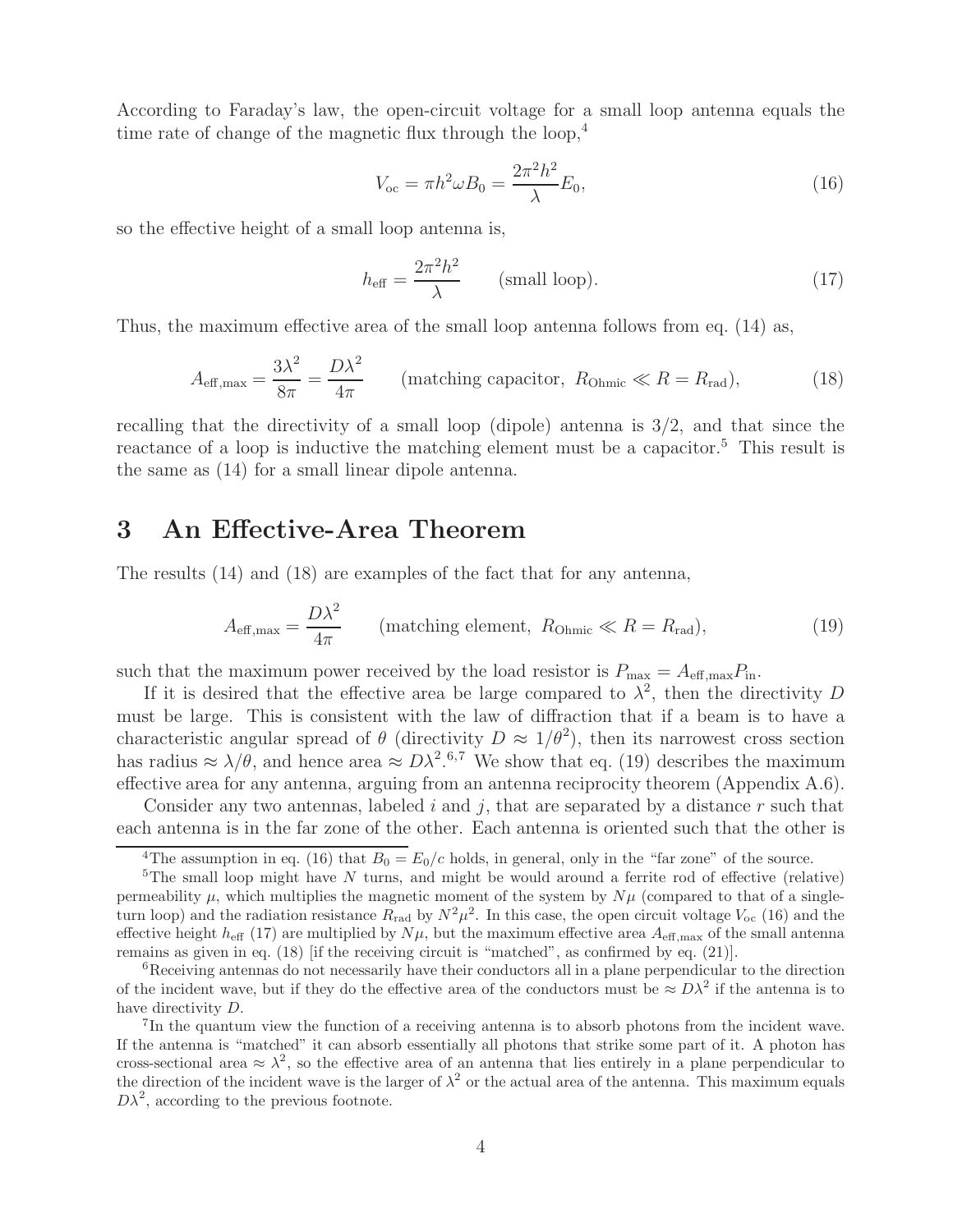at the maximum of the angular distributed of power radiated when the antenna is used as a transmitter. Each antenna includes a matching network such that the terminal impedance of the antenna plus network is  $R_{rad}$ , the (real) radiation resistance of the antenna.

If antenna j is used as a receiver, the open-circuit (no load) voltage  $V_{oc,j}$  induced across its terminals by the radiation from antenna i with drive current  $I_i$  is related to the opencircuit voltage  $V_{oc,i}$  induced across the terminals of antenna i (when used as a receiver) by the radiation from antenna j (when used as a transmitter with drive current  $I_j$ ) according to the reciprocity relation (Appendix A),

$$
\frac{V_{oc,j}}{I_i} = \frac{V_{oc,i}}{I_j} \,. \tag{20}
$$

The maximum time-average power received by a load resistor  $R_j$  connected to antenna j when it is used as a receiver occurs for  $R_j = R_{\text{rad},j}$  (and the receiver includes a matching network whose reactance cancels that of the antenna itself, so that  $R_j = Z_{A,j}$ , follows from eq. (5) as,

$$
P_{j,\text{receive,max}} = \frac{V_{oc,j}^2}{8R_{\text{rad},j}}\,. \tag{21}
$$

The time-average power per unit area incident on antenna j due to current  $I_i e^{-i\omega t}$  delivered to the terminals of antenna  $i$  is,

$$
\frac{dP_{ij}}{dA} = \frac{D_i}{4\pi r^2} P_{i,\text{transmit}} = \frac{D_i}{8\pi r^2} R_{\text{rad},i} I_i^2,\tag{22}
$$

where  $D_i$  is the directivity of antenna i. The (maximum) effective area of antenna j is the ratio of the (maximum) power received to the incident power per unit area,

$$
A_{\text{eff,max},j} = \frac{P_{j,\text{receive,max}}}{dP_{ij}/dA} = \frac{V_{\text{oc},j}^2}{8R_{\text{rad},j}} \frac{8\pi r^2}{D_i R_{\text{rad},i} I_i^2}
$$
(23)

Thus,

$$
A_{\text{eff},\text{max},j}D_i = \frac{V_{\text{oc},j}^2}{I_i^2} \frac{\pi r^2}{R_{\text{rad},i}R_{\text{rad},j}} = \frac{V_{\text{oc},i}^2}{I_j^2} \frac{\pi r^2}{R_{\text{rad},i}R_{\text{rad},j}} = A_{\text{eff},\text{max},i}D_j,
$$
(24)

using the reciprocity relation (20). Hence, the ratio  $A_{\text{eff,max}}/D$  is the same for any two antennas. From secs. 2.1 and 2.2 we see that this ratio is  $\lambda^2/4\pi$ , which confirms the general validity of eq. (19).

*This section follows sec. 2.14 of [4], which is the earliest discussion of the effective-area theorem that I have found. However, the theorem is likely much older. Rayleigh discusses the effective area of an acoustic "resonator" in [5] and reports a value close to*  $\lambda^2/4\pi$ .

# **4 Received Power for a Specified Signal Bandwidth**

For an antenna (system) to receive maximum power  $(1)$  the total reactance X must be zero and the resistance equal to the radiation resistance  $R_{\text{rad}}$ , which latter is very small for small antennas. As a consequence, the antenna system has a very narrow bandwidth  $2\delta$  about the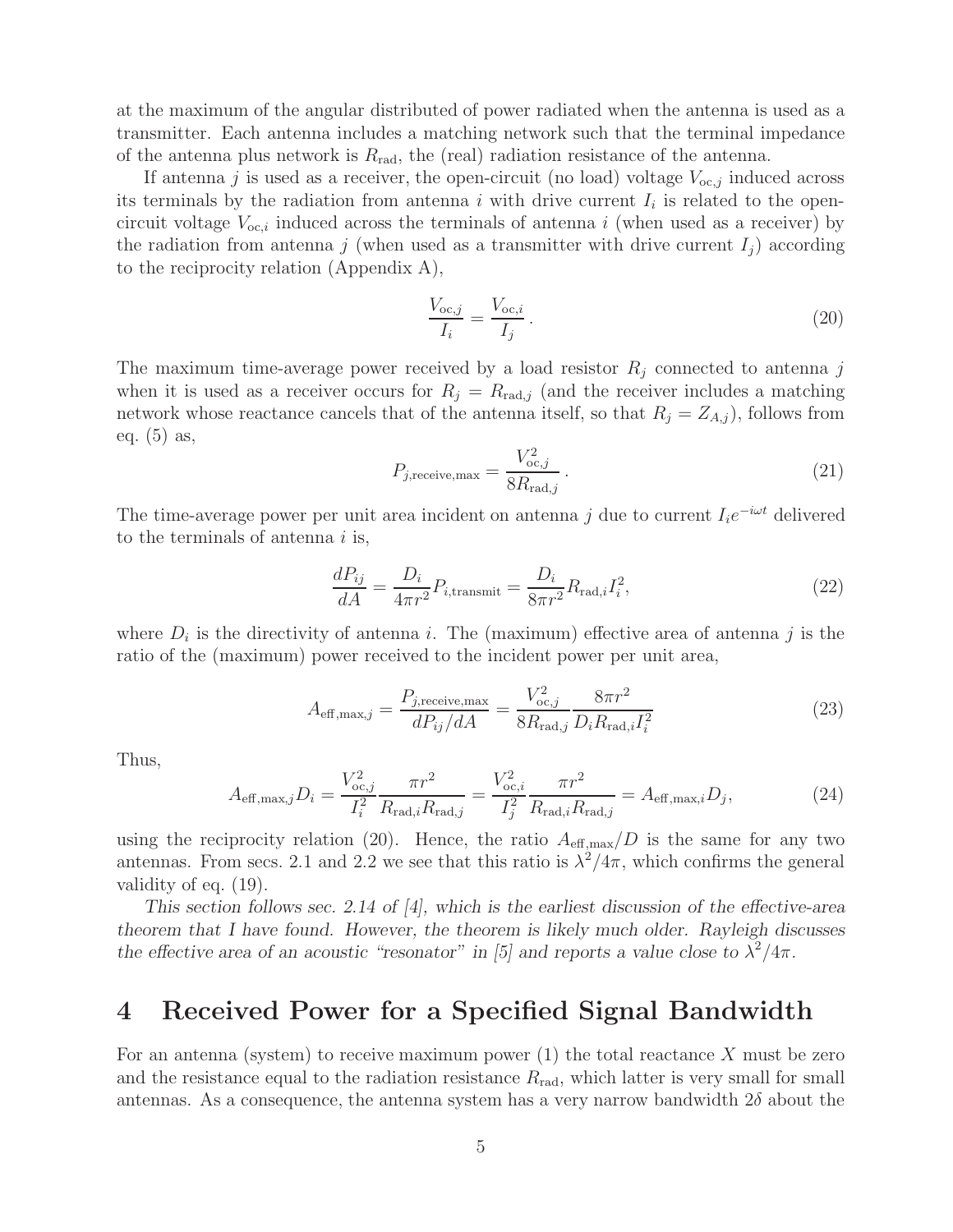nominal (angular) frequency  $\omega_0$  (such that the power received at frequencies  $\omega_0 \pm \delta$  is one half that the maximum at  $\omega_0$ ). This is not a desirable feature if the antenna is to receive signals of bandwidth  $2\Delta > 2\delta$ . Increasing the bandwidth of the receiving antenna results in a reduction in the power received compared to the maximum possible (*i.e.*, a reduction in efficiency, and in the capture area), as discussed in this section.

As shown, for example, in  $[6]$ , regarding the antenna system as a series  $R-L-C$  circuit permits us to characterize the system by its  $Q$ , related by,

$$
Q \equiv \frac{\omega_0}{\text{bandwidth}} = \frac{\omega_0}{2\delta} \approx \frac{2\omega_0 \times \text{stored energy at resonance}}{\text{power delivered to the load at resonance}}
$$

$$
\approx \frac{\text{reactance of } L \text{ or of } C \text{ at resonance}}{R} \tag{25}
$$

The requirement of a bandwidth  $2\Delta$  implies that the load resistance R should be,

$$
R \approx R_{\text{rad}} \frac{Q_{\text{max}}}{Q}
$$
, where  $Q_{\text{max}} = \frac{\text{reactance of } L \text{ or of } C \text{ at resonance}}{R_{\text{rad}}}$ . (26)

The capture area of the receiving is reduced by the factor  $R_{rad}/R = Q/Q_{max}$  compared to the maximum (18), and the intercepted power is reduced compared to the maximum (1) by the same ratio.

The case of a small loop antenna is easier to analyze (and relevant to typical AM radios). We consider the loop to consist of N turns of radius r comprising a coil of length  $l$ wound around a rod of effective relative permeability  $\mu_{\text{eff}}$ . Then the inductance L is given approximately by,

$$
L = \frac{N^2 \mu_{\text{eff}} \mu_0 \pi r^2}{l},\tag{27}
$$

The radiation resistance  $R_{\text{rad}}$  of the coil is given by,<sup>8</sup>

$$
R_{\rm rad} = \frac{\pi N^2 \mu_{\rm eff}^2 \mu_0 c}{6} \frac{(2\pi r)^4}{\lambda^4} = \frac{\pi N^2 \mu_{\rm eff}^2 Z_0}{6} \frac{(2\pi r)^4}{\lambda^4},\tag{28}
$$

noting as in footnote 3 that the presence of N turns and the effective permeability  $\mu_{\text{eff}}$  inside the coil multiplies the radiation resistance by  $N^2 \mu_{\text{eff}}^2$ . For maximum power reception, the load resistance R equals  $R_{rad}$  and the maximum Q is given by (independent of N),

$$
Q_{\text{max}} = \frac{\omega_0 L}{R_{\text{rad}}} = \frac{2\pi c}{\lambda R_{\text{rad}}} = \frac{3\lambda^3}{8\pi^3 \mu_{\text{eff}} l r^2}.
$$
 (29)

For example, at frequency  $f_0 = \omega_0/2\pi = 1$  MHz,  $\lambda = 300$  m, so for  $l = r = 1$  cm and, say,  $\mu_{\text{eff}} = 100$ , we find  $Q_{\text{max}} \approx 3 \times 10^9$ . However, for reception of audio signals modulated onto this carrier frequency, we might desire the bandwidth to be 30 kHz, and the Q to be no more than 30. Hence, we must lower the  $Q$  by a factor of  $10^8$ , which is accomplished by increasing

 ${}^{8}$ See, for example, eq. (26) of [7].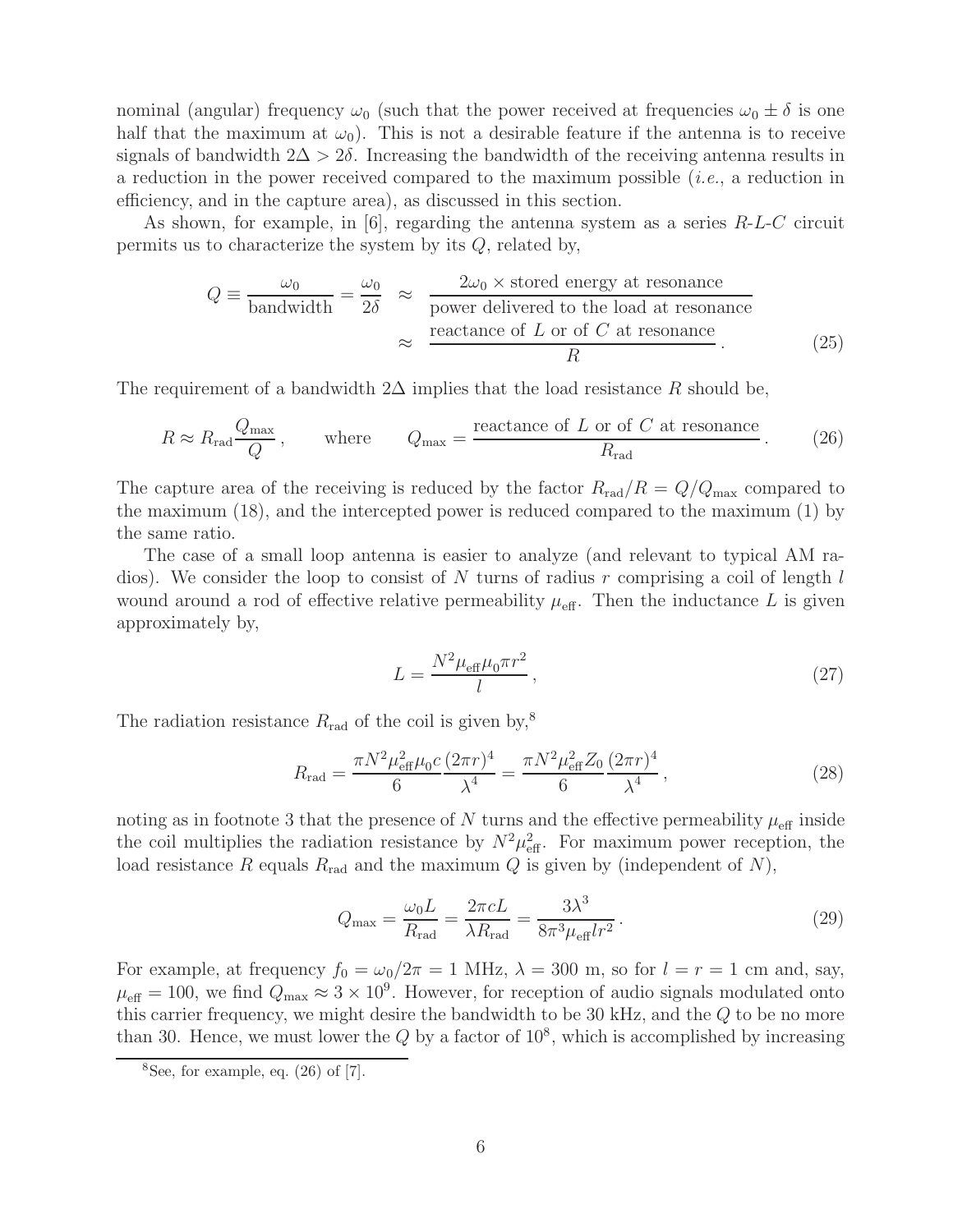the load resistance to  $R = 10^8 R_{rad}$ . For a coil with  $N = 100$  turns and the above l and r the radiation resistance is  $R_{\rm rad} \approx 1.5 \times 10^{-4} \Omega$ , so the load resistance should be  $R \approx 15 \text{ k}\Omega$ .<sup>9</sup>

If it were desired for the AM radio to extract the maximum possible power from the wave, perhaps for a crystal radio set, while also  $Q_{\text{max}} = 30$ , then according to eq. (29),  $\mu_{\text{eff}}^2 lr^2 \approx \lambda^3/80\pi^3 \approx 10^4$  for  $\lambda = 300$  m. Then, an air-core coil with  $l \approx r \approx 22$  m would be required. The length of the wire of the air-core coil exceeds  $\lambda/4$ , which would be the appropriate length for a linear monopole antenna with similar performance. As such, large linear antennas, rather than air-core loop antennas are typically used with crystal radio sets.

A high-performance ferrite rod could be used, with  $l = 100r$  so that  $\mu_{\text{eff}} \approx \mu \approx 10^4$  [8]. In this case, the radius of the rod/coil would need to be only 1 cm, with length  $l = 1$  m, which is not impractical. The radiation resistance is then  $R_{\rm rad} \approx 4 \times 10^{-5} N^2 \Omega$ , according to eq. (28), so if it is desired that, say,  $R_{rad} = 100 \Omega$ , then the number of turns should be  $N \approx 1200$ . *The effective resistance of the ferrite rod would need to be less than* 100 Ω *at* 1 *MHz for this scheme to work. Also, the inductance* L *would be about 10 H according to eq. (27), which would require a tuning capacitor with*  $C = 1/\omega_0^2 L \approx 1/400 \text{ pF}$  at  $f_0 = \omega_0/2\pi = 1 \text{ MHz}$ , *which is problematic.*



Rod Permeability vs Length / Diameter Ratio with Material Permeability as Parameter

Finally, we note that is a very narrow bandwidth is acceptable, small superconducting antennas can be operated with  $R_{load} = R_{rad}$ . See, for example, [9].

<sup>&</sup>lt;sup>9</sup>In practice, there will be energy losses in the medium with effective permeability  $\mu_{\text{eff}}$ , so that the load resistance R should be considered as the sum of an Ohmic resistance  $R_{\text{Ohmic}}$  and an effective resistance  $R_{\text{eff}}$ of the permeable medium.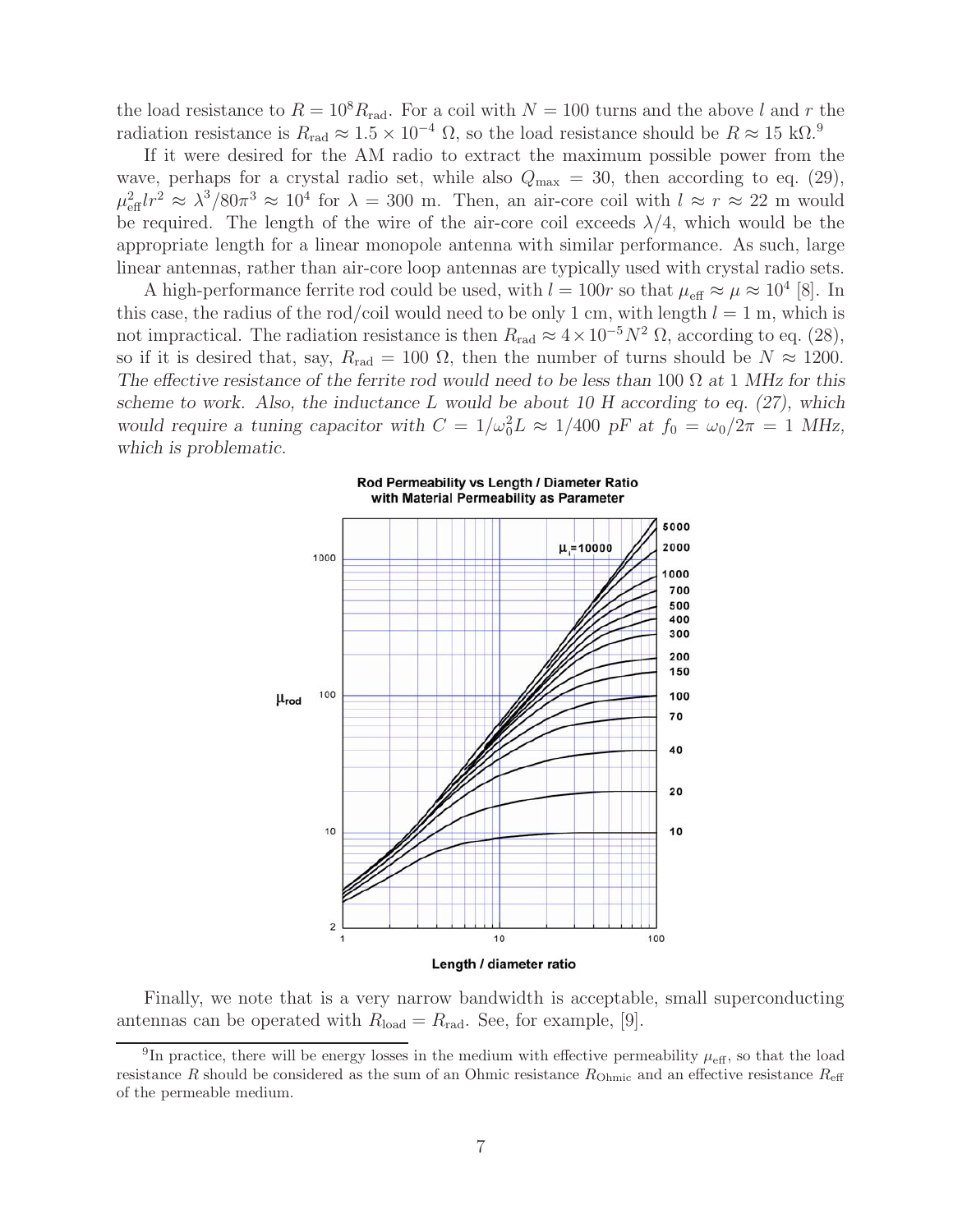# **A Appendix: Reciprocity Theorems**

#### **A.1 Green's Reciprocation Theorem for Electrostatics**

The first reciprocity theorem is due to Green (1828, p. 39 of [10]), which states that if a set  $\{i\}$  of fixed conductors is at potentials  $V_i$  when carrying charges  $Q_i$ , and at potentials  $V'_i$ when carrying charges  $Q_i'$ , then

$$
\sum_{i} V_i Q_i' = \sum_{i} V_i' Q_i.
$$
\n(30)

To see this, we label the 3-dimensional potential distribution associated with charges  $Q_i$  by  $\Phi(\mathbf{r})$ , and that associated with charges  $Q_i'$  by  $\Phi'$ . The space outside the conductors is charge free and with relative dielectric constant  $\epsilon = 1$ .

We invoke Green's theorem (p. 23 of [10])

$$
\int (\Phi \nabla^2 \Phi' - \Phi' \nabla^2 \Phi) dVol = \oint (\Phi \nabla \Phi' - \Phi' \nabla \Phi) \cdot d\mathbf{S},
$$
\n(31)

where we take the bounding surface  $S$  to be that of the set of conductors. In the charge-free space outside the conductors we have  $\nabla^2 \Phi = 0 = \nabla^2 \Phi'$ , and the conductors are equipotentials with  $\Phi = V_i$  and  $\Phi' = V'_i$  on conductor *i*, so that

$$
0 = \sum_{i} V_i \oint \nabla \Phi'_i \cdot d\mathbf{S}_i - V'_i \sum \oint \nabla \Phi_i \cdot d\mathbf{S}_i = -4\pi \left( \sum_{i} V_i Q'_i - \sum_{i} V'_i Q_i \right), \tag{32}
$$

using Gauss' Law (in Gaussian units) that

$$
4\pi Q_i = \oint \mathbf{E}_i \cdot d\mathbf{S}_i = -\oint \mathbf{\nabla} \Phi_i \cdot d\mathbf{S}_i.
$$
 (33)

### **A.2 Helmholtz Reciprocity**

The next step in enlarging the scope of reciprocity relations appears to have been taken by Helmholtz (1859), p. 29 of [11], who stated that *Wenn in einem mit Luft gefüllten Raume, der teils von endlich ausgedehnten festen K¨orpern begrenzt, teils unbegrenzt ist, im Punkte A Schallwellen erregt werden, so ist das Geschwindigkeitspotential derselben in einem zweiten Punkte B ebenso groß, als es in A sein w¨urde, wenn nicht in A, sondern in B Wellen von* derselben Intensität erregt würden. Auch ist der Unterschied der Phasen des erregenden und *erregten Punktes in beiden F¨allen gleich.*<sup>10</sup>

Apparently Helmholtz considered this theorem to be "obvious," as he offered no proof. Helmholtz' theorem is for scalar waves generated by point sources, and detected by point observers. In this case we readily write that for a wave of angular frequency  $\omega$  that is generated at point A with strength  $S_A$ , the wave observed at point B a distance r from A is,

$$
O_B = S_A \frac{e^{i(kr - \omega t)}}{r}.
$$
\n(34)

 $10$ If in a space filled with air which is partly bounded by finitely extended fixed bodies and is partly unbounded, sound waves be excited at any point A, the resulting velocity potential at a second point B is the same both in magnitude and phase, as it would have been at A, had B been the source of the sound.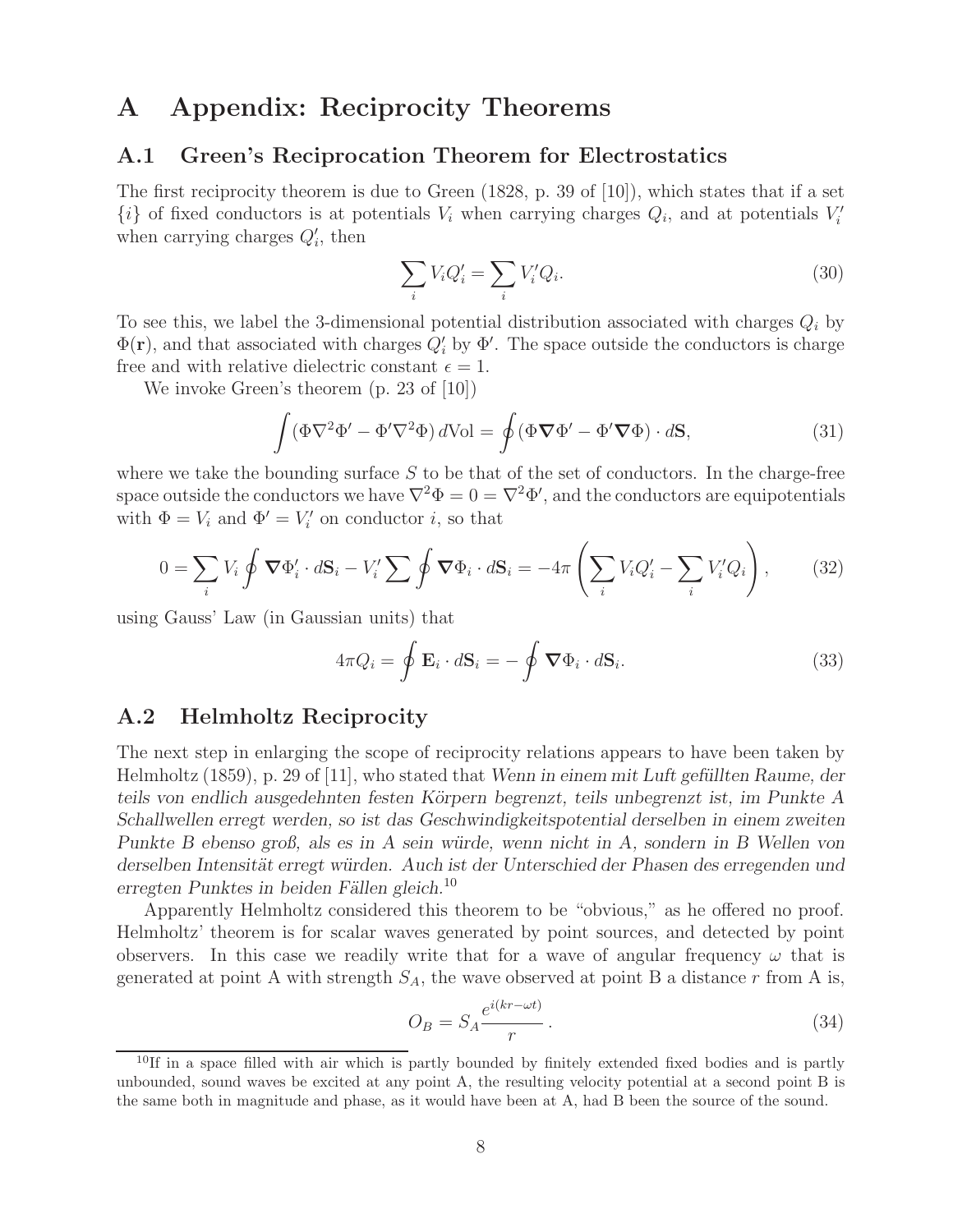Likewise a source of strength  $S'_B$  at point B leads to a wave that is observed at point A to be,

$$
O'_A = S'_B \frac{e^{i(kr - \omega t)}}{r}.
$$
\n(35)

Thus, we obtain the reciprocity relation,

$$
O'_A S_A = O_B S'_B = S_A S'_B \frac{e^{2i(kr - \omega t)}}{r}.
$$
\n(36)

While Helmholtz reciprocity may be "obvious" for point sources and point observers it does not always hold for sources and observers of finite extent [12].

In 1886 Helmholtz returned to the theme of reciprocity, and gave a general argument based on Hamiltonian dynamics [13]. For a commentary in English, see [14].

### **A.3 Maxwell and Reciprocity**

Variants of reciprocity theorems for static mechanical systems were considered by several authors in the 1860's [15], including a version by Maxwell [16].

Maxwell later discussed Green's reciprocation theorem in sec. 86 of his *Treatise* [17]. In secs. 280-281 he noted that in a linear circuit that contains only resistors, but which may contain linkages of arbitrary complexity, if a (constant) voltage  $V_{ij}$  applied between points i and j leads to a (steady) current  $I_{kl}$  between points k and l, then (constant) voltage  $V'_{kl}$ applied between point k and l leads to (steady) current  $I'_{ij}$  between points i and j (which now has no applied voltage) that obeys the reciprocity relation,

$$
V_{ij}I'_{ij} = V'_{kl}I_{kl}.\tag{37}
$$

Maxwell's reciprocity relation (37) is perhaps "obvious" for a circuit that contains only a single loop, and seems to be little referenced (whereas his name is commonly attached to a reciprocity theorem in mechanics).

We sketch Maxwell's argument, noting that it is readily extended to include capacitors and inductors, and to include time-harmonic voltage sources, so long as radiation is neglected, and with the important restriction that there is no mutual capacitance or inductance between circuit elements.

The system consists of a set  $\{i\}$  of nodes,  $i = 1, ..., n$ , connected by "wires".

Any or all of the  $n(n-1)/2$  pairs of nodes, ij, can be directly connected by a "wires" along which there exists one or more circuit elements (resistor, capacitor, inductor, or external voltage source).

The impedance<sup>11</sup> and the external voltage (if any, but which will then contribute to the impedance) along the "wire" that directly connects nodes i and j are written  $Z_{ij}$  and  $V_{ij}$ , respectively, where  $V_{ij}$  is positive when the external voltage is lower near node i.

A key feature of Maxwell's analysis is the assumption that the current  $I_{ij}$  that flows from node  $i$  to node  $j$  can be written as,

$$
I_{ij} = \frac{V_i - V_j + V_{ij}}{Z_{ij}} = -I_{ji},
$$
\n(38)

 $11$ The term impedance in circuit analysis was introduced by Heaviside in 1886 [18]. See also Lodge (1888) [19].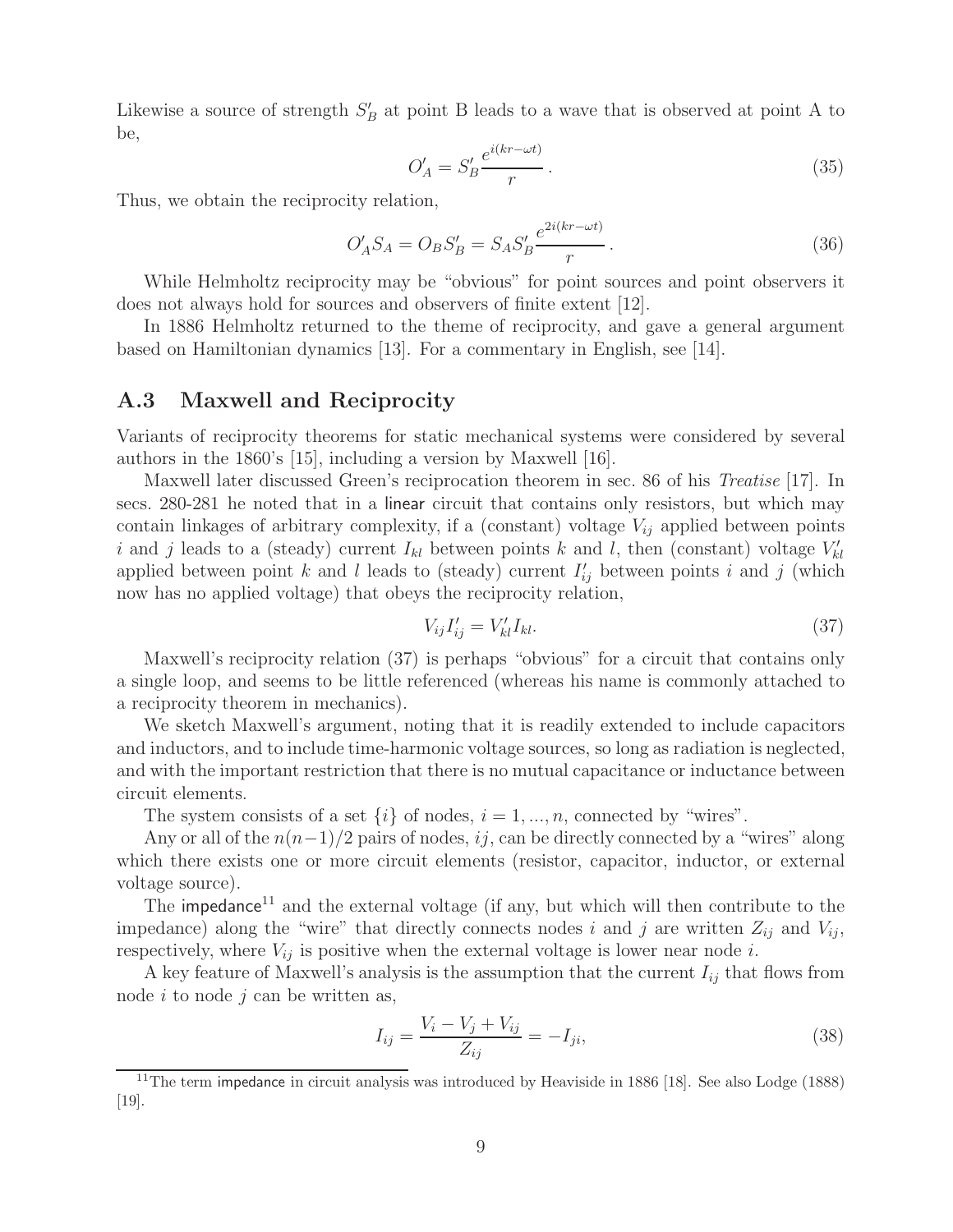where  $V_i$  is the voltage at node i. This assumption excludes the possibility of mutual capacitance or inductance between "wire"  $ij$  and any other "wires" in the circuit.

The sum of the currents at each node is zero,

$$
0 = \sum_{j \neq i} I_{ij} = \sum_{j \neq i} \frac{V_i - V_j + V_{ij}}{Z_{ij}} = V_i \sum_{j \neq i} \frac{1}{Z_{ij}} - \sum_{j \neq i} \frac{V_j}{Z_{ij}} + \sum_{j \neq i} \frac{V_{ij}}{Z_{ij}}.
$$
(39)

A clever trick of Maxwell was to define,,

$$
V_{ii} = 0,
$$
 and  $\frac{1}{Z_{ii}} = -\sum_{j \neq i} \frac{1}{Z_{ij}},$  (40)

which permits us to rewrite eq.  $(39)$  as the set of *n* equations,

$$
\sum_{j} \frac{V_j}{Z_{ij}} = \sum_{j} \frac{V_{ij}}{Z_{ij}}.
$$
\n(41)

Since  $V_{ji} = -V_{ij}$  while  $Z_{ji} = Z_{ij}$ , we have that  $\sum_i \sum_j V_j / Z_{ij} = \sum_i \sum_j V_{ij} / Z_{ij} = 0$ , and only  $n-1$  of these equations are independent. This is to be expected since the voltages are defined only up to an overall constant. Suppose, for example, that we define  $V_n = 0$ . Then we consider eqs. (41) only for  $i = 1, ..., n - 1$ , and it suffices to sum over index j only for  $j = 1, ..., n - 1$ . Thus, we obtain,

$$
V_i = \frac{\sum_k \Delta_{ik} \sum_l V_{kl} / Z_{kl}}{\Delta},\tag{42}
$$

where  $\Delta$  is the determinant of the admittance matrix  $A_{ij} = 1/Z_{ij}$ , and  $\Delta_{ij}$  is the minor determinant associated with element  $A_{ij}$ . Since impedance is symmetric,  $Z_{ji} = Z_{ij}$ , matrix  $A_{ij}$  is symmetric, and it follows that  $\Delta_{ji} = \Delta_{ij}$ .

Now suppose that all external voltages are zero except for  $V_{kl} = -V_{lk}$ . Then, the current in the "wire" from node  $i$  to node  $j$  is,

$$
I_{ij} = \frac{V_i - V_j}{Z_{ij}} = V_{kl} \frac{\Delta_{ik} - \Delta_{il} - \Delta_{jk} + \Delta_{jl}}{Z_{ij} Z_{kl} \Delta}.
$$
\n(43)

Similarly, if all external voltages are zero except for  $V'_{ij} = -V'_{ji}$ , then the current in the "wire" from node  $k$  to node  $l$  is,

$$
I'_{kl} = \frac{V'_{k} - V'_{l}}{Z_{kl}} = V'_{ij} \frac{\Delta_{ki} - \Delta_{kj} - \Delta_{li} + \Delta_{lj}}{Z_{ij} Z_{kl} \Delta} = V'_{ij} \frac{\Delta_{ik} - \Delta_{il} - \Delta_{jk} + \Delta_{jl}}{Z_{ij} Z_{kl} \Delta}.
$$
 (44)

Comparing eqs. (43) and (44) we arrive at the reciprocity relation (37).

### **A.4 Rayleigh Reciprocity**

In 1873 Rayleigh extended the static reciprocity theorems of Green, Maxwell and others to include that case that the "force" (derivable from a scalar potential) was periodic rather than static [20]. Although he acknowledged Helmholtz' earlier theorem for waves [11], Rayleigh's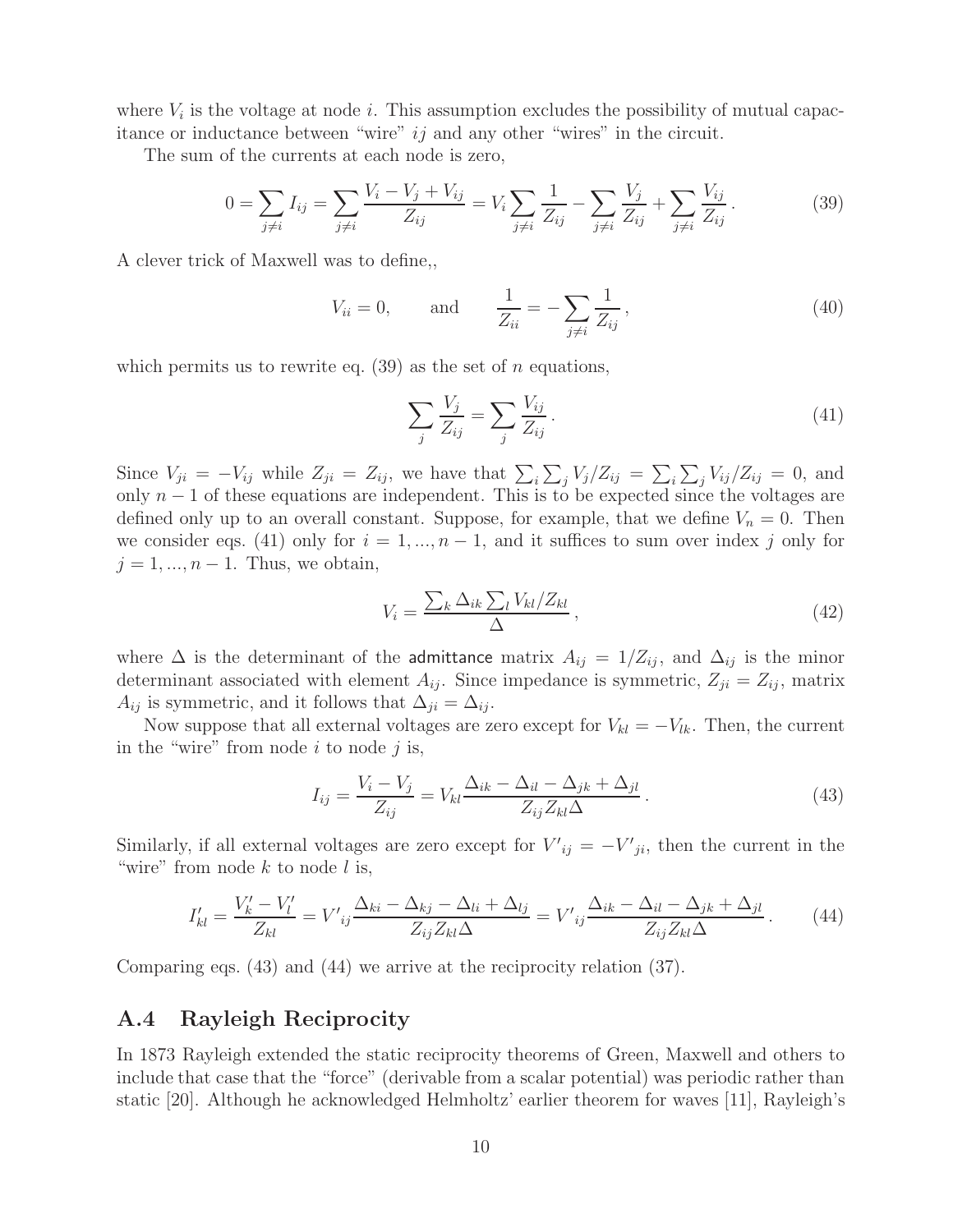discussion did not explicitly include the possibility of energy in the form of radiation. His subsequent exposition in secs. 106-111 of *The Theory of Sound* [21] included various examples to show the generality of reciprocity in quasistatic systems, with the effect that his name is now often associated with reciprocity theorems. The statement of his theorem for electrical circuits is the same as eq. (37), but Rayleigh's argument holds even when there is mutual capacitance and inductance between circuit elements.

Rayleigh's original argument, like Maxwell's, involved minors of a relevant determinant. A shorter derivation was given in 1952 by Tellegen [22], as discussed in sec. A.7.

### **A.5 Lorentz Reciprocity**

The generalization of reciprocity theorems to the vector fields of electromagnetism, including waves, is due to Lorentz (1896 [23]).

Lorentz showed that if a (time-dependent) current distribution **J**<sup>1</sup> leads to electric and magnetic fields  $\mathbf{E}_1$  and  $\mathbf{B}_1$  in a linear medium, and that current distribution  $\mathbf{J}_2$  leads to electric and magnetic fields  $\mathbf{E}_2$  and  $\mathbf{B}_2$ , then,

$$
\int \mathbf{J}_1 \cdot \mathbf{E}_2 d\text{Vol} = \int \mathbf{J}_2 \cdot \mathbf{E}_1 d\text{Vol}.
$$
 (45)

A demonstration of eq. (45) invokes the vector calculus identity that,

$$
\nabla \cdot (\mathbf{F} \times \mathbf{G}) = \mathbf{G} \cdot (\nabla \times \mathbf{F}) - \mathbf{F} \cdot (\nabla \times \mathbf{G}). \tag{46}
$$

Thus, for fields with time dependence  $e^{-i\omega t}$ ,

$$
\nabla \cdot (\mathbf{E}_1 \times \mathbf{B}_2) = \mathbf{B}_2 \cdot (\nabla \times \mathbf{E}_1) - \mathbf{E}_1 \cdot (\nabla \times \mathbf{B}_2)
$$
  
\n
$$
= -\frac{1}{c} \mathbf{B}_2 \cdot \frac{\partial \mathbf{B}_1}{\partial t} - \mathbf{E}_1 \cdot \left(\frac{4\pi}{c} \mathbf{J}_2 + \frac{1}{c} \frac{\partial \mathbf{E}_2}{\partial t}\right)
$$
  
\n
$$
= -\frac{4\pi}{c} \mathbf{E}_1 \cdot \mathbf{J}_2 + \frac{i\omega}{c} (\mathbf{B}_2 \cdot \mathbf{B}_1 + \mathbf{E}_1 \cdot \mathbf{E}_2).
$$
 (47)

Similarly,

$$
\nabla \cdot (\mathbf{B}_1 \times \mathbf{E}_2) = \mathbf{E}_2 \cdot (\nabla \times \mathbf{B}_1) - \mathbf{B}_1 \cdot (\nabla \times \mathbf{E}_2)
$$
  
\n
$$
= \mathbf{E}_2 \cdot \left(\frac{4\pi}{c} \mathbf{J}_1 + \frac{1}{c} \frac{\partial \mathbf{E}_1}{\partial t}\right) - \frac{1}{c} \mathbf{B}_1 \cdot \frac{\partial \mathbf{B}_2}{\partial t}
$$
  
\n
$$
= -\frac{4\pi}{c} \mathbf{E}_2 \cdot \mathbf{J}_1 + \frac{i\omega}{c} (\mathbf{E}_2 \cdot \mathbf{E}_1 + \mathbf{B}_1 \cdot \mathbf{B}_2).
$$
 (48)

Hence,

$$
\nabla \cdot (\mathbf{E}_1 \times \mathbf{B}_2 - \mathbf{B}_1 \times \mathbf{E}_2) = \frac{4\pi}{c} (\mathbf{J}_1 \cdot \mathbf{E}_2 - \mathbf{J}_2 \cdot \mathbf{E}_1),
$$
(49)

and so,

$$
\int (\mathbf{J}_1 \cdot \mathbf{E}_2 - \mathbf{J}_2 \cdot \mathbf{E}_1) d\text{Vol} = \frac{c}{4\pi} \oint (\mathbf{E}_1 \times \mathbf{B}_2 - \mathbf{E}_1 \times \mathbf{B}_2) \cdot d\mathbf{Area}.
$$
 (50)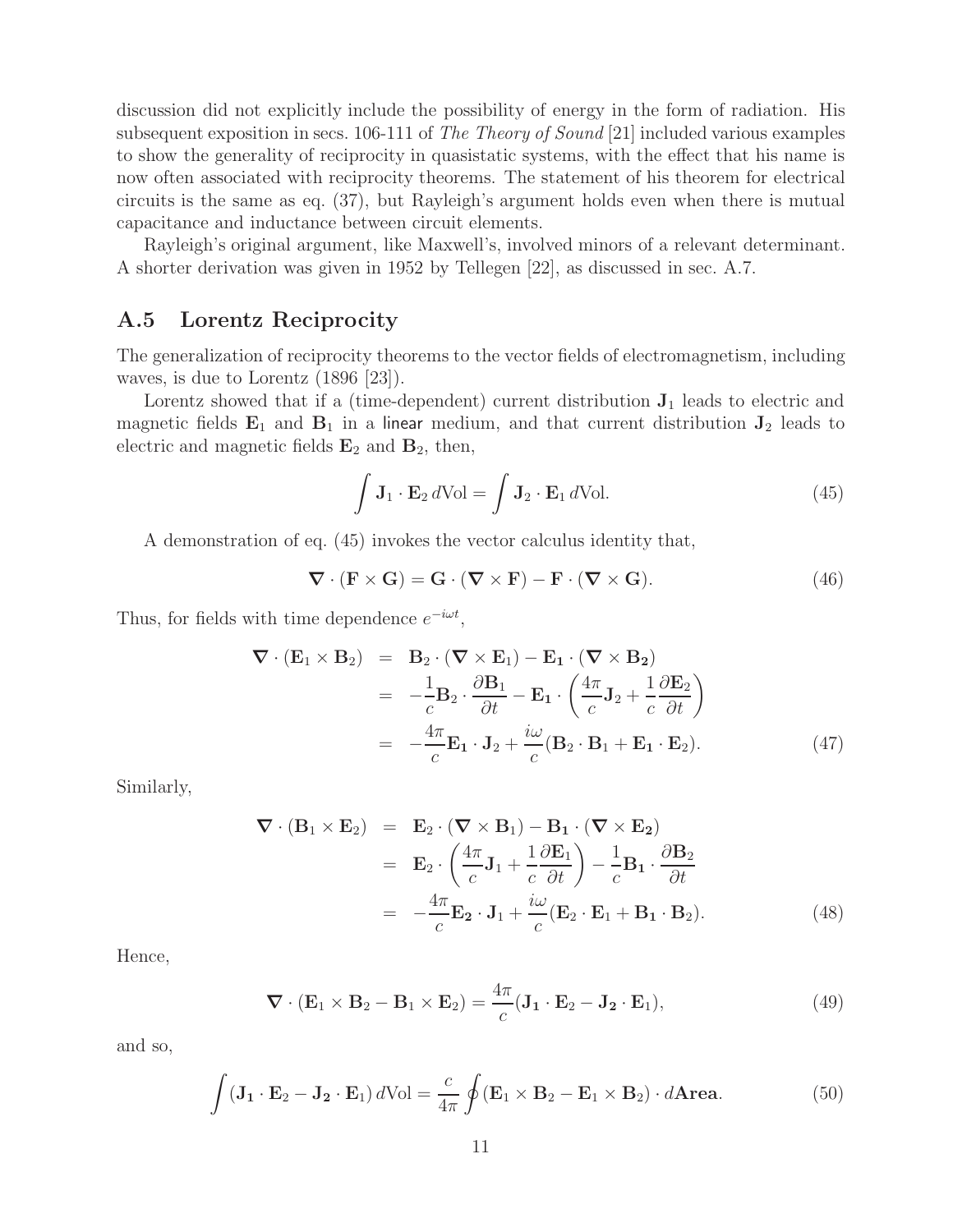A small delicacy in the argument is that for sources  $J_1$  and  $J_2$  contained in a bounded region, the asymptotic radiation fields vary as  $1/r$  and have the form  $\mathbf{B}_{1(2)} = \hat{\mathbf{r}} \times \mathbf{E}_{1(2)}$ , so the surface integral vanishes, and we obtain the reciprocity relation (45), independent of the angular frequency  $\omega$ .

*The assumption of linear media seems necessary only to insure that sources at frequency* ω *lead to fields only at this frequency. See [24] for a review of Lorentz reciprocity in the time domain.*

### **A.6 An Antenna Reciprocity Theorem**

*The earliest application of Lorentz' reciprocity relation (45) to antennas that I have found is in the papers of Carson [25, 26, 27], but he appears not to have explicitly deduced eq. (54). A result close to this was given by Ballantine (1929, [28]). I first find CEQ. (54) in sec. 11.10 of [29].*

Consider two antennas,  $A$  and  $B$ , which contain the only currents in our system. Then CEQ. (45) can be written as,

$$
\int_{A} \mathbf{J}_{1A} \cdot \mathbf{E}_{2A} d\text{Vol} + \int_{B} \mathbf{J}_{1B} \cdot \mathbf{E}_{2B} d\text{Vol} = \int_{A} \mathbf{J}_{2A} \cdot \mathbf{E}_{1A} d\text{Vol} + \int_{B} \mathbf{J}_{2B} \cdot \mathbf{E}_{1B} d\text{Vol}. \tag{51}
$$

In situation 1, antenna  $A$  is the transmitter, and antenna  $B$  is the receiver, operated with no load (open circuit), while their roles are reversed in situation 2. Then the currents  $\mathbf{J}_{1B}$ and  $J_{2A}$  exist only in the conductors of the receiving antennas, and not in the gap between the terminals of these antennas. Of course, these currents flow along the conductors. In the approximation of perfect conductors, the electric fields in/on these conductors have no component parallel to the conductors. Hence,

$$
\mathbf{J}_{1B} \cdot \mathbf{E}_{2B} = 0 = \mathbf{J}_{2A} \cdot \mathbf{E}_{1A},\tag{52}
$$

while the remaining integrals in CEQ. (51) have contributions only from the gap between the terminals (where the idealized power sources for the transmitting antennas are located),

$$
\int_{A,\text{gap}} \mathbf{J}_{1A} \cdot \mathbf{E}_{2A} d\text{Vol} = \int_{B,\text{gap}} \mathbf{J}_{2B} \cdot \mathbf{E}_{1B} d\text{Vol}.
$$
\n(53)

We can write the currents in the gap as  $J = I dI/dVol$ , so that CEQ. (53) becomes,

$$
I_{1A} \int_{A, \text{gap}} \mathbf{E}_{2A} \cdot d\mathbf{l} = I_{1A} V_{2A}^{\text{oc}} = I_{2B} V_{1B}^{\text{oc}} = I_{2B} \int_{B, \text{gap}} \mathbf{E}_{1B} \cdot d\mathbf{l}, \tag{54}
$$

where  $V^{oc}$  is measured between the terminals of the receiving antennas. This is the form of the reciprocity theorem used in sec. 2.3 above, which holds for both "linear" and "loop" antennas.

### **A.7 Tellegen's Theorem**

Tellegen [22] has given a network theorem that then leads to a kind of reciprocity theorem. See also [30].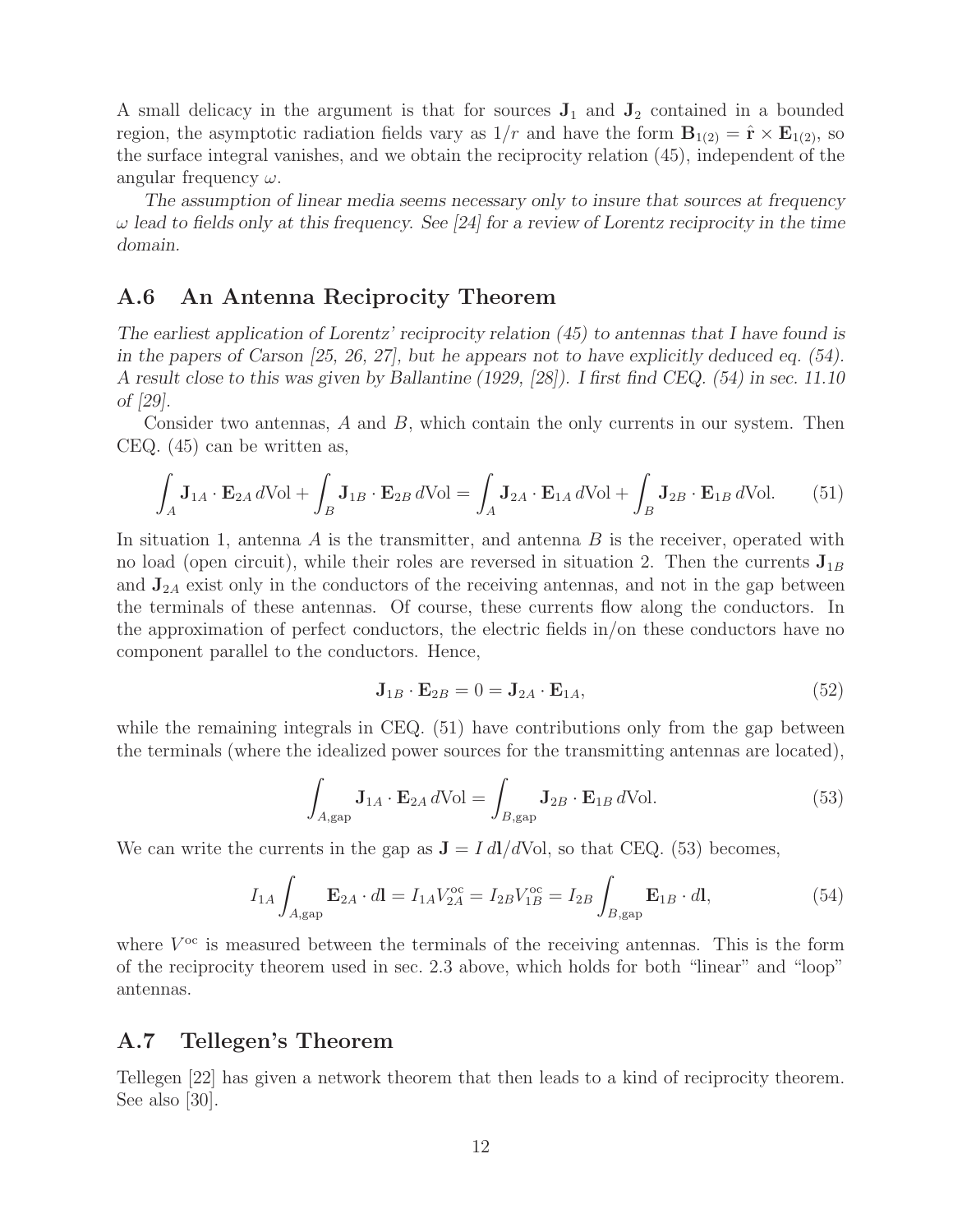Consider a network with nodes, and links between some or all pairs of nodes. The network can consist of parts with no links between different parts.

"Currents" flow along links between pairs with nodes, with the same scalar value for the "current" at both nodes. A "current  $I_{jk}$  is defined to be positive if it flows from node j to node k. Then,  $I_{ji} = -I_{ij}$ . The only "physical" assumption underlying Tellegen's theorem is that,

$$
\sum_{\text{nodes } k \text{ directly linked to node } j} I_{jk} = 0 \tag{55}
$$

for all nodes j.

We also suppose that every node can be assigned a scalar "voltage"  $V_i$ . However, there is not necessarily any "physical" relation between "current" and "voltage."

It follows immediately from eq. (55 that,

$$
\sum_{j} V_j \sum_{\text{nodes } k \text{ directly linked to node } j} I_{jk} = 0. \tag{56}
$$

The "current" in a link appears exactly twice in the sum (56), in the form,

$$
V_j I_{jk} = V_k I_{kj} = (V_j - V_k) I_{jk} \equiv V_{jk} I_{jk}.
$$
\n(57)

Summing over all links, we obtain Tellegen's theorem,

$$
\sum_{\text{links}} V_{jk} I_{jk} = 0. \tag{58}
$$

*Another consequence of the definition of the "voltage drop"*  $V_{jk} = V_j - V_k$  *is that the directed sum of "voltage drops" around any closed loop of links is zero.*

We can obtain a kind of reciprocity theorem from eq. (58) by considering a second set of "voltages"  $V'_j$  and the corresponding "voltage drops"  $V'_{jk}$ . Since eq. (58) does not require there to be any "physical" relation between "current" and "voltage", we also have that  $\sum_{\text{links}} V'_{jk} I_{jk} = 0$ . Likewise, we can consider another set of "currents"  $I'_{jk}$  that are not mecessarily related to either the  $V_{jk}$  or the  $V'_{jk}$  (other than applying to the same network topology), for which we can write  $\sum_{\text{links}} V_{jk} I_{jk}^{j} = 0$ . Hence, we obtain Tellegen's reciprocity relation,

$$
\sum_{\text{links}} V'_{jk} I_{jk} = \sum_{\text{links}} V_{jk} I'_{jk} = 0.
$$
\n(59)

However, we cannot deduce from this that  $V'_{jk}I_{jk} = V_{mn}I'_{mn}$  for a pair of links jk and mn.

The "nonphysical" character of Tellegen's theorem clarifies how the reciprocity theorems are somewhat abstract "bookkeeping" constructs, rather than a manifestation of "cause and effect".

We can, however, obtain the antenna reciprocity theorem of Appendix 6 from Tellegen's Theorem, but only for "linear" antennas. For this, we consider a network of two disconnected parts, antennas A and B, with three links, A1, A2, A3, *etc.* in each part in the case of a "linear" antenna. Link 2 is the gap between the physical conductors of the antenna (between its terminals).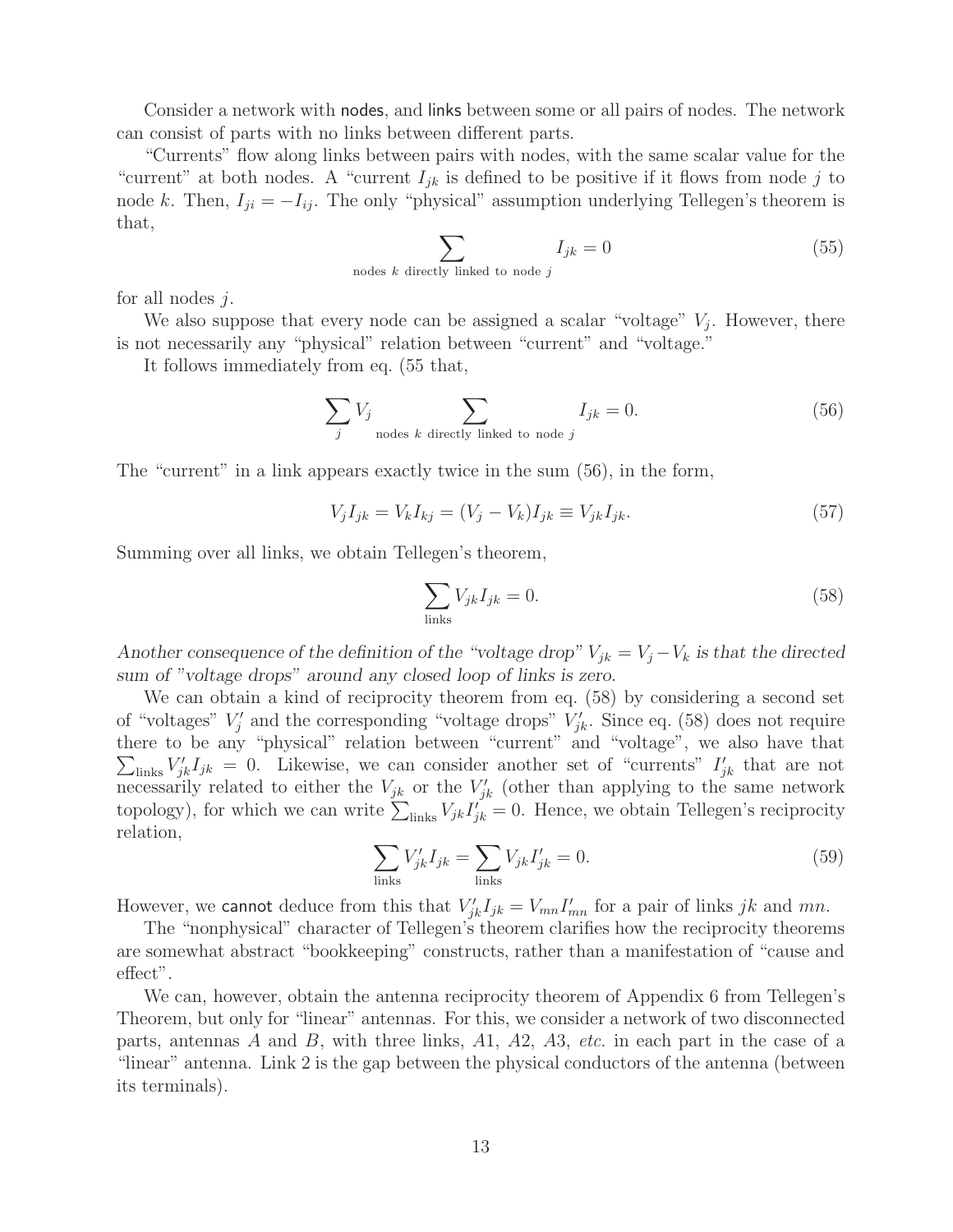In the unprimed situation 1, antenna  $A$  is the transmitter, and antenna  $B$  is the receiver, operated with no load (open circuit), while their roles are reversed in the primed situation. Then the "currents" in this example are the physical electrical currents, so that  $I_{B2}$  and  $I'_{A2}$ are zero, since the receiving antennas are operated "open circuit."<sup>12</sup> We define the "voltage difference" between the ends of a link to be  $\int \mathbf{E} \cdot d\mathbf{l}$ . Hence,  $V_{A1} = V_{A3} = V_{B1} = V_{B1} = V'_{A1} = V'_{B1}$  $V'_{A3} = V'_{B1} = V'_{B1} = 0$ , in the approximation that the conductors of the antenna are perfect. The voltages  $V_{jA}$  at the four nodes of antenna A are then  $V_{1A} = V_{2A}$  and  $V_{3A} = V_{4A}$ .

Thus, of the 12 terms in eq. (59) for the pair of "linear" antennas only two are nonzero, and we have,

$$
V'_{A2}I_{A2} = V_{B2}I'_{B2},\tag{60}
$$

as in eq. (20), where again the "voltages"  $V'_{A2}$  and  $V_{B2}$  are "open circuit."

However, a similar argument for a "loop" antenna, representing it by two links connected to two nodes, fails. If link 2 again represent the gap between the terminals, then the "voltage"  $V_{1A} = \int_{\text{link }1A} \mathbf{E} \cdot d\mathbf{l} = 0$ , but  $V_{2A} = \int_{\text{link }2A} \mathbf{E} \cdot d\mathbf{l}$  is nonzero in general, so a unique scalar "voltage" cannot be assigned to the two nodes of antenna A.

## **Acknowledgment**

Thanks to Alan Boswell, Tim Hunt and Sophocles Orfanidis for e-discussions of this problem.

# **References**

- [1] K.T. McDonald, *Electromagnetic Fields of a Small Helical Toroidal Antenna* (Dec. 8, 2008), http://kirkmcd.princeton.edu/examples/cwhta.pdf
- [2] K.T. McDonald, *Voltage Across the Terminals of a Receiving Antenna* (June 25, 2007), http://kirkmcd.princeton.edu/examples/receiver.pdf
- [3] K.T. McDonald, *Electromagnetism, Lecture 16*, http://kirkmcd.princeton.edu/examples/ph501/ph501lecture16.pdf
- [4] S. Silver, ed., *Microwave Antenna Theory and Design*, Vol. 12 of the MIT Radiation Lab Series (McGraw-Hill, 1949), http://kirkmcd.princeton.edu/examples/EM/mit\_v12\_silver.pdf http://cer.ucsd.edu/~james/notes/MITOpenCourseWare/MITRadiationLab/V12.PDF
- [5] Lord Rayleigh, *On the Energy acquired by small Resonators from incident Waves of like Period*, Phil. Mag. **32**, 188 (1916), http://kirkmcd.princeton.edu/examples/mechanics/rayleigh\_pm\_32\_188\_16.pdf

<sup>&</sup>lt;sup>12</sup>The currents along the conductors of the antenna are not constant but they do satisfy the node condition (55). The currents at the tips of a "linear" antenna are zero, where only one link is connected to the tip node. For the transmitting antennas the current  $I_{12}$  does not equal  $-I_{21}$  and  $I_{34}$  does not equal  $-I_{43}$ . However, Tellegen's relation (59) still holds because  $V_{12} = 0 = V_{34}$ , as discussed below.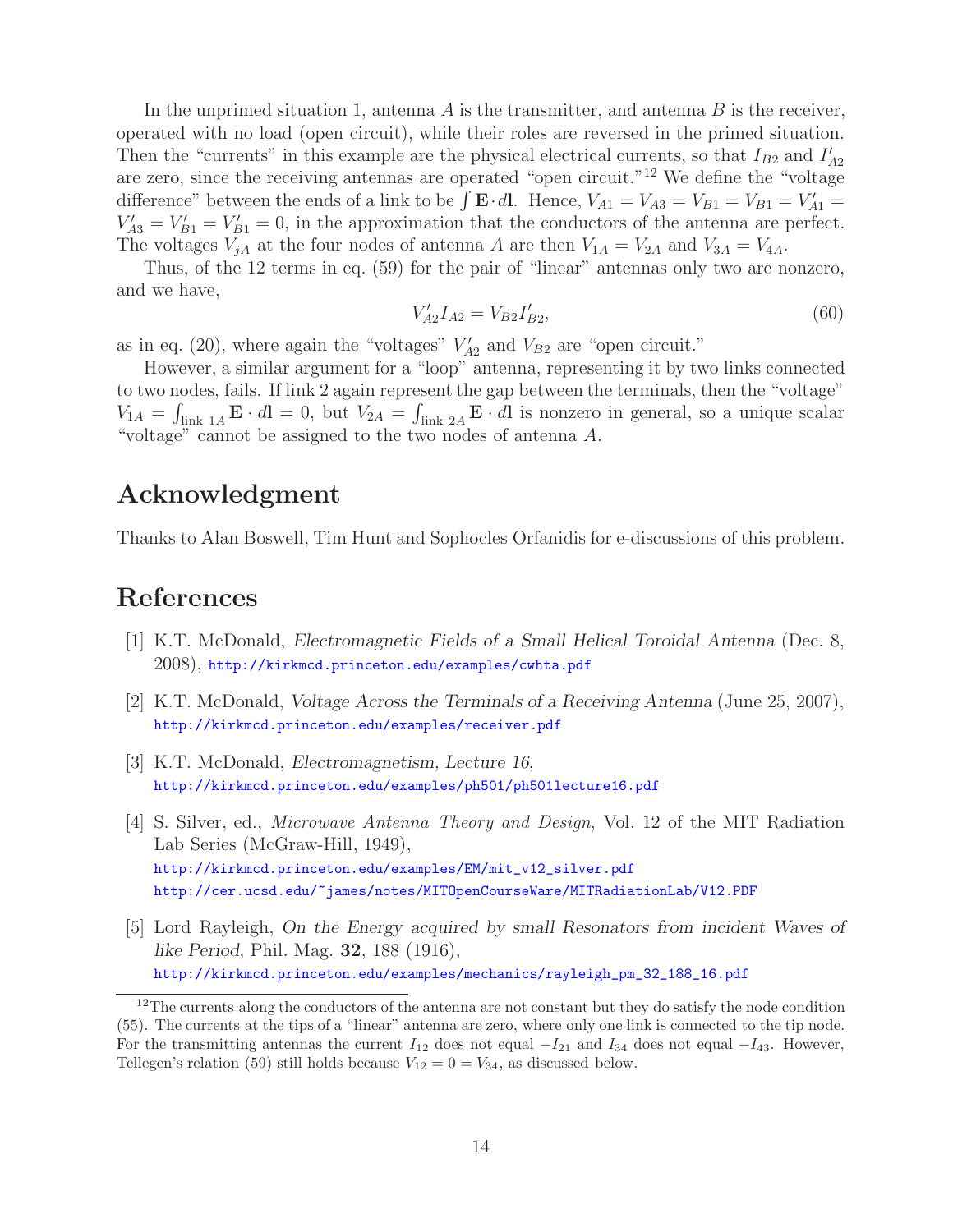- [6] K.T. McDonald, *Circuit* Q *and Field Energy* (April 1, 2012), http://kirkmcd.princeton.edu/examples/q\_rlc.pdf
- [7] K.T. McDonald, *Reactance of Small Antennas* (June 3, 2009), http://kirkmcd.princeton.edu/examples/cap\_antenna.pdf
- [8] *Effective Permeability of Ferrite Rods*, National Magnetics Group, http://www.magneticsgroup.com/pdf/erods.pdf
- [9] G.B. Walker and C.R. Haden, *Superconducting Antennas*, J. Appl. Phys. **40**, 2035 (1969), http://kirkmcd.princeton.edu/examples/EM/walker\_jap\_40\_2035\_69.pdf
- [10] G. Green, *Mathematical Papers* (1828, reprinted by Chelsea Publishing, New York, 1970), http://kirkmcd.princeton.edu/examples/EM/green\_papers.pdf For many, the earliest access to papers of Green was via reprints in Crelle's Journal, **39**, 73 (1850); **44**, 356 (1852), http://kirkmcd.princeton.edu/examples/EM/green\_jram\_39\_73\_50.pdf http://kirkmcd.princeton.edu/examples/EM/green\_jram\_44\_356\_52.pdf
- [11] H. von Helmholtz, *Theorie der Luftschwingungen in Rohren mit offenen Enden*, Crelle's J. **57**, 1 (1859), http://kirkmcd.princeton.edu/examples/mechanics/helmholtz\_jram\_57\_1\_60.pdf
- [12] B.J. Hoenders, *On the invalidity of Helmholtz's reciprocity theorem for Green's functions describing the propagation of a scalar wave field in a non empty- and empty space*, Optik **54**, 373 (1980), http://kirkmcd.princeton.edu/examples/optics/hoenders\_optik\_54\_373\_80.pdf
- [13] H. von Helmholtz, *Uber die physikalische Bedeutung des Princips der kleinsten Wirkung*, Crelle's J. **100**, 137, 213 (1887), http://kirkmcd.princeton.edu/examples/mechanics/helmholtz\_cj\_100\_137\_87.pdf
- [14] H. Lamb, *On Reciprocal Theorems in Dynamics* Proc. London Math. Soc. **19**, 144 (1887), http://kirkmcd.princeton.edu/examples/mechanics/lamb\_plms\_19\_144\_87.pdf
- [15] T.M. Charlton, *A Historical Note on the Reciprocal Theorem and Theory of Statically Indeterminate Frameworks*, Nature **187**, 231 (1960), http://kirkmcd.princeton.edu/examples/mechanics/charlton\_nature\_187\_231\_60.pdf
- [16] J.C. Maxwell, *On the Calculation of the Equilibrium and Stiffness of Frames*, Phil. Mag. **27**, 294 (1864), http://kirkmcd.princeton.edu/examples/mechanics/maxwell\_pm\_27\_294\_64.pdf
- [17] J.C. Maxwell, *A Treatise on Electricity and Magnetism*, Vol. 1 (Clarendon Press, Oxford, 1873), http://kirkmcd.princeton.edu/examples/EM/maxwell\_treatise\_v1\_73.pdf Vol. 1, 3rd ed. (Clarendon Press, 1904), http://kirkmcd.princeton.edu/examples/EM/maxwell\_treatise\_v1\_04.pdf
- [18] O. Heaviside, *Oscillatory impressed force at one end of a line*, Electrician **17**, 212 (1886), http://kirkmcd.princeton.edu/examples/EM/heaviside\_electrician\_17\_212\_86.pdf
- [19] O.J. Lodge, *On the Theory of Lightning-Conductors*, Phil. Mag. **26**, 217 (1888), http://kirkmcd.princeton.edu/examples/EM/lodge\_pm\_26\_217\_88.pdf